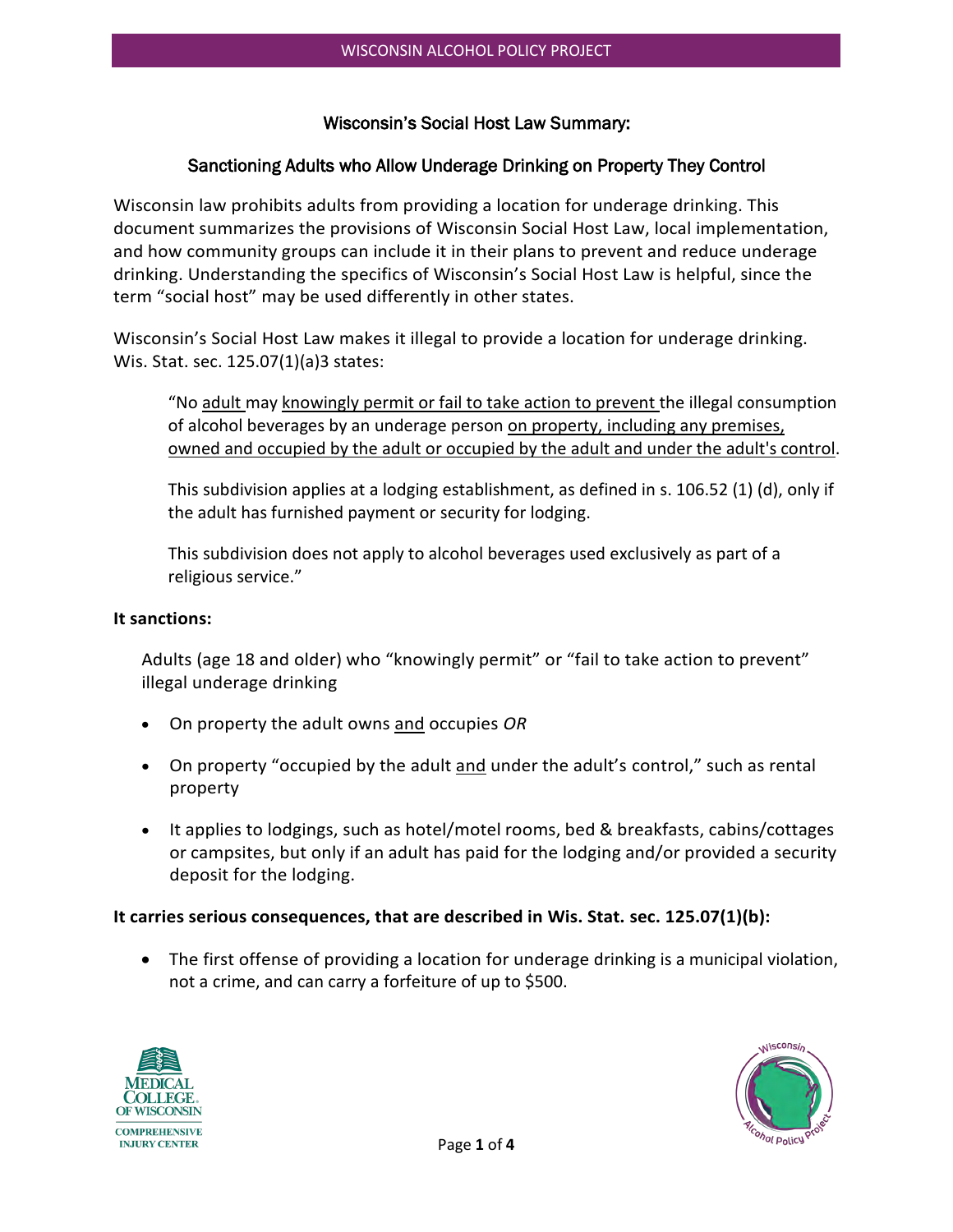- Separate citations may be issued for multiple violations that occur at the same time, each carrying its own forfeiture, that can add up.
- A second offense that occurs 30 months or more after the first offense is also a municipal violation, not a crime, and can carry a forfeiture of up to \$500.
- However, if a person violates any of the provisions of Wis. Stat. sec. 125.07(1) (which includes the Social Host Law, as well as provisions prohibiting providing, procuring, or serving alcohol to underage people who are not accompanied by their parent, guardian, or spouse of legal drinking age, or even intentionally encouraging underage people to violate the Minimum Legal Drinking Age Law) within 30 months of the first offense, subsequent offenses are crimes:
	- o A second offense within 30 months after the first offense is a misdemeanor that carries a fine of up to \$500, up to 30 days in jail, or both.
	- o A third offense within 30 months after the first offense is a misdemeanor that carries a fine of up to \$1000, up to 90 days in jail, or both.
	- o A fourth offense (or more) within 30 months after the first offense is a misdemeanor that carries a fine of up to \$10,000, up to 9 months in jail, or both.

# **In Wisconsin, underage drinking is not illegal when:**

- The alcohol is only used as part of a religious service; or
- The underage person is accompanied by their parent, guardian, or spouse of legal drinking age. Case law sets a narrow standard for what it means to be "**accompanied**." To accompany, the parent (or guardian or spouse) must be in the same room as the underage person and directly supervising that person during the drinking and during the time that the alcohol is being digested and metabolized.

### **Enforcement May Differ Between Jurisdictions:**

Even when laws and ordinances are identical, the interpretation may vary between jurisdictions. Some jurisdictions may provide guidance to their law enforcement agencies on how to interpret specific laws and potential violations to meet the circumstances of the community. Interpretations can change over time as situations faced by law enforcement change. And municipal judges have discretion over how to interpret both the law and the facts of the situation if the matter comes to trial.



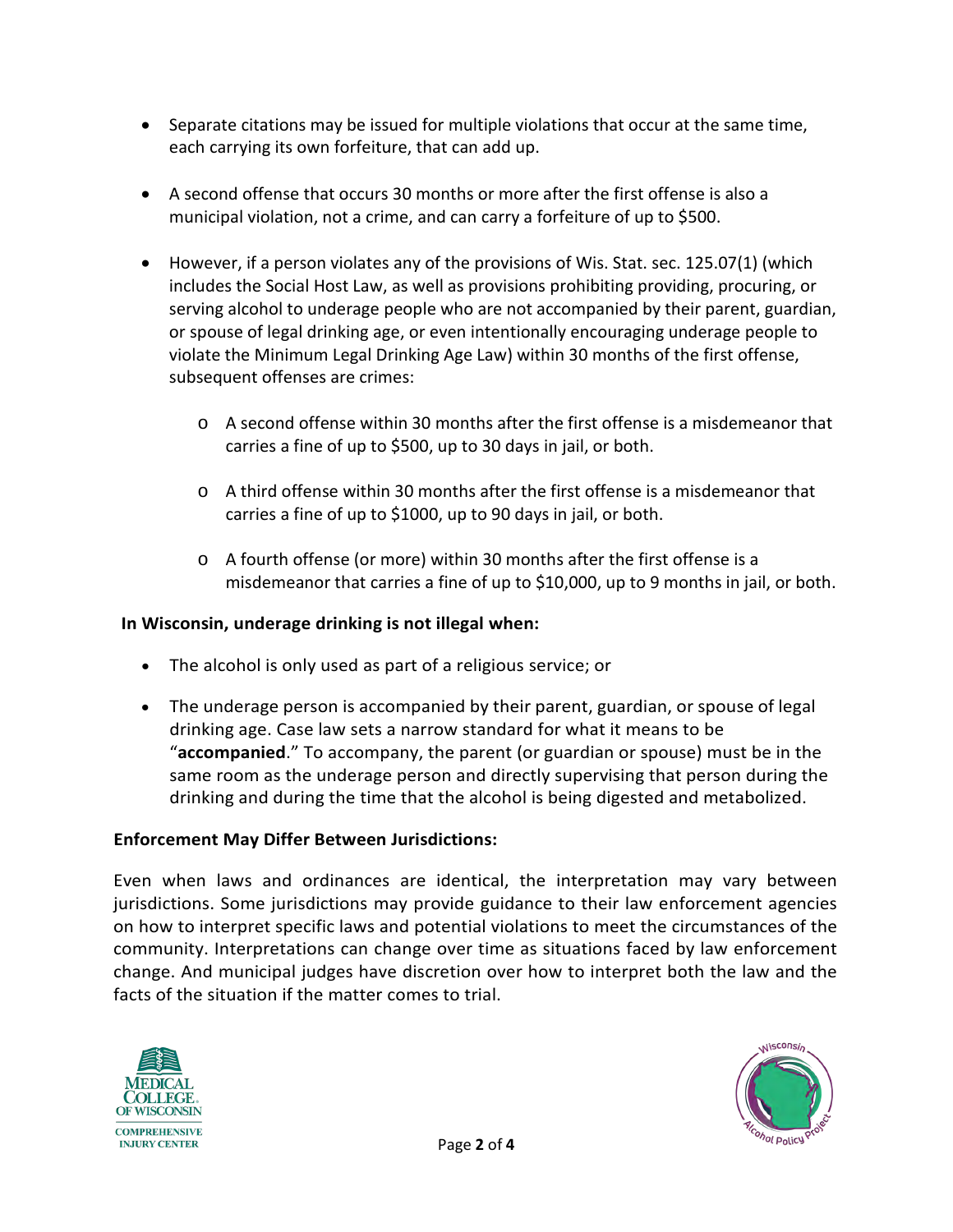For example, how municipalities determine whether an adult "*failed to take action to prevent"* underage drinking could differ. Some communities may decide that failing to secure alcohol already on the property is failing to prevent underage drinking, while other municipalities may adopt a different standard. The phrase "*knowingly permit*" is also open to interpretation.

In some parts of Wisconsin, the terms *"occupy"* and *"control"* could suggest the adult must be in the structure where underage drinking occurs, while in rural portions of the state, outbuildings, barns, or even docks could be considered under the adult's control. The police and local prosecutors may consider these issues when they apply.

## **How the State Law Works Locally:**

Most Wisconsin municipalities have adopted Wisconsin State Statutes, Chapter 125 (the portion of state law regulating alcohol) into their local ordinances, a step permitted so that offenses can be prosecuted as ordinance violations in municipal court. This step has no impact on the legality or illegality of any act—when the state government makes something illegal, it is illegal throughout the state. What changes is whether the violation is charged as a state violation in Circuit (County) Court or as an ordinance violation that can be decided in the local municipal court.

Many—but not all—municipalities adopted Chapter 125 in a way that assures that changes made at the state level are automatically adopted by the municipality. Some municipalities instead adopt each change in state-level alcohol policy only through subsequent ordinances. The municipal clerk knows if this step is necessary in your municipality. In those cities, villages and towns, failure to adopt the new language *does not* make it legal to provide a location for underage drinking; it simply requires any citation to be written as a violation of state law until the change is adopted locally.

# **Role for Community Coalitions:**

Community coalitions working with local police and schools can support enforcement of this law by making it clear that the community does not condone illegal underage drinking anywhere and looks unfavorably upon adults who allow such drinking in their homes or other property under their control. Successful police enforcement depends on community support; it is essential for community coalitions to be vocal advocates for enforcing the Social Host Law. This is especially important where not all members of the community agree about the need to enforce the Social Host Law. In fact, some parents may be downright hostile to it. For this reason, coalition advocacy can help to encourage enforcement. Coalitions can also educate the local government, police department, and municipal judge about the value of enforcing this law. Some community groups or